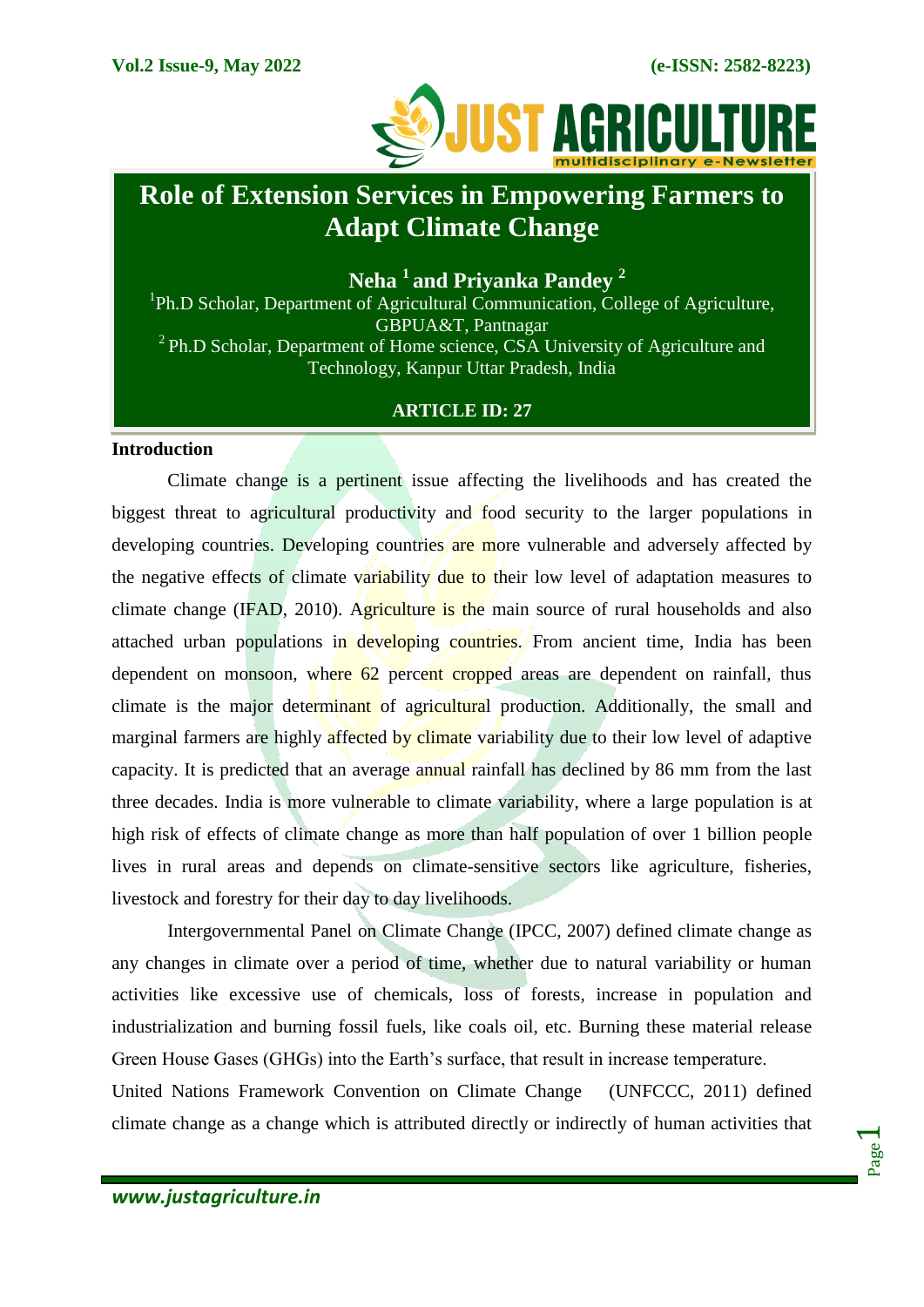Page  $\boldsymbol{\sim}$ 



alters the compositions of the global atmosphere and natural climate variability observed over comparable time periods.

#### **Impacts of climate change on agriculture**

Climate change and agriculture are interrelated or interdependent process, which takes place at global scale. Hence, any changes in climate frequency and intensity of precipitation, heat waves, and other extreme events will have negative effects on agricultural productivity either directly or indirectly; such as changes in average temperature, precipitation, rainfall pattern (decrease in number of rainy days or increase in intensity of rainfall, etc.), heat waves stress, short winter duration, etc. these are the direct effects of climate variability on agriculture. Whereas, changes in soil moisture, soil fertility, and the distribution and frequency of infestation by pests and diseases, insect diseases, changes in atmospheric carbon dioxide and ground level ozone concentrations, changes in the nutritional quality of some foods and changes in growing seasons of crops are the indirect effects of climate variability on agriculture, therefore food prices may hike.

Due to anthropogenic activities the concentration of GHGs has risen up since  $19<sup>th</sup>$ century resulted in increase of average temperature by 0.9°C. As climate change and agriculture are inextricable links; hence climatic conditions are the biggest challenges for the food security and nutritional security as well as. Food Agriculture Organization (2018) reported that the percentage of emissions of GHGs in the atmosphere has increased; consequently the climate variability will have the adverse effects in the production of major cereal crops, which is about 20-45% in maize yields, 5-10% in wheat and 20-30% in rice crops by 2100. While, IPCC (2007) predicted that  $2.5^{\circ}$ C to  $4.9^{\circ}$  C temperature will increase by the end of  $21<sup>st</sup>$  century, thereby rice yields will drop by 32% to 40% and Wheat yields by 41% to 52%. It is also predicted that the GDP will fall down by 1.8% to 3.4 % by  $21^{st}$ century. World Food Program (2018) reported that the rate of increase in crop yields per hectare is significantly slower as compared to rate of increasing population. In this scenario, India would be more exposed to the negative effects of climate change because of more than 400 million people living in the condition of extremely poverty. Therefore, the climate change could be a threat to agriculture and in achieving the goal of food and nutritional security to the larger population by  $21<sup>st</sup>$  century.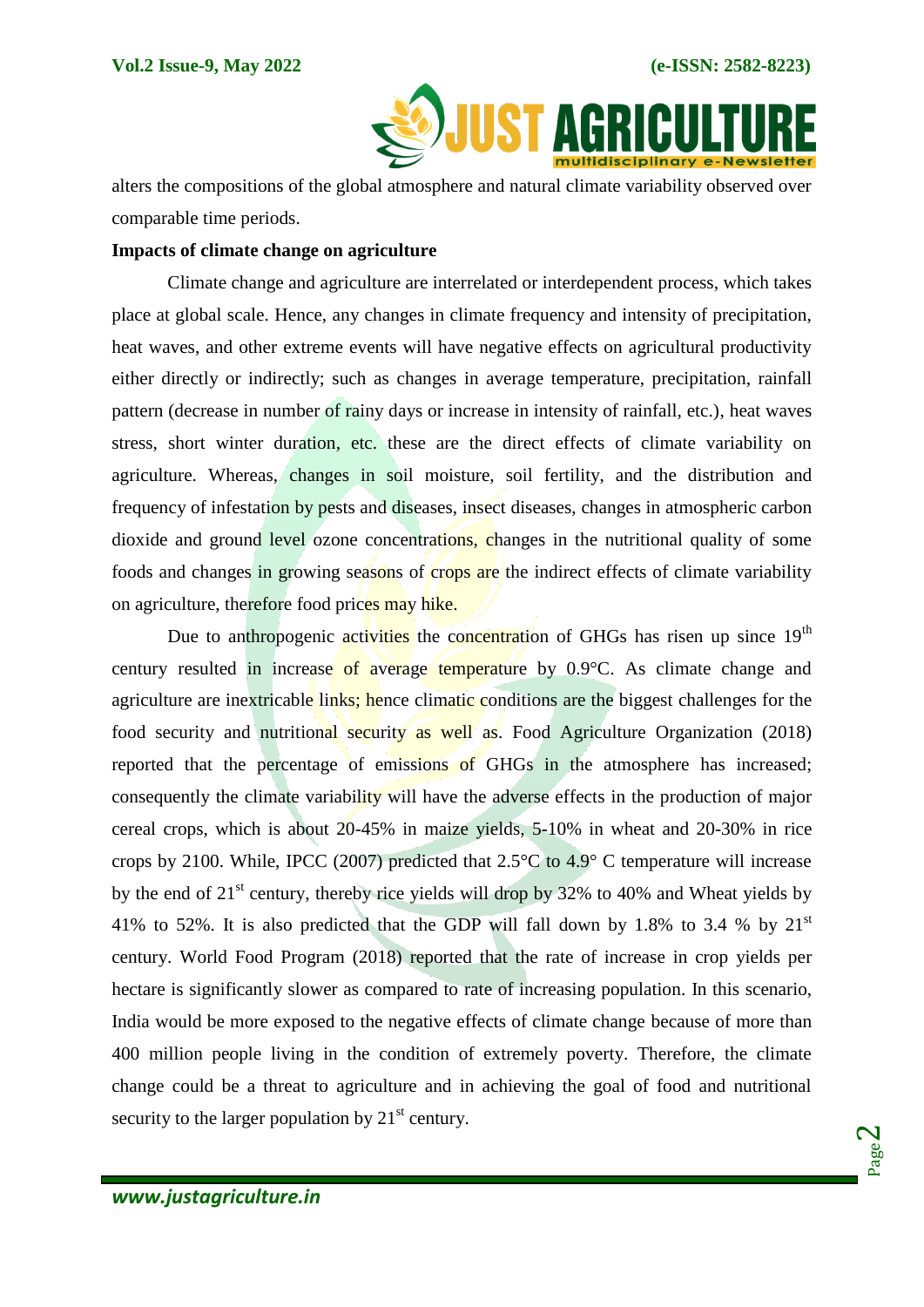Page. (۱ ت



# **Adaptation to Climate Change**

Adaptation to climate change is an effective measure to cope up with climate change by making changes at the rural households and communities and helps in making them able to prepare themselves and developing capacity at the farm level. It also helps to farmers to avoid projected damages and support them in dealing adverse changing climate conditions (IPCC, 2001). So, adaptation to climate change is the adjustment in natural or human systems in order to actual or expected climatic stimuli or their effects, which helps to reduce harmful effects of climate variability. It is the capacity of farmers to adapt themselves against the adverse effects of changing climate and its variability by adopting the both traditional and scientific adaptation practices. The human-induced or natural changes in climate are continuously occurring all countries are to be adversely affected; thereby all need to adapt themselves in such changing climate risks over the coming decades.

Further, the IPCC  $4<sup>th</sup>$  Assessment report pointed out that many developing countries are more vulnerable particularly because of their relatively low adaptive capacity. Such adaptive capacity is the ability of a system to adjust with climate change and to reduce potential damages and take more advantages of available opportunities, or to cope up with the consequences of climate variability. Here, we need to enhance adaptive capacity and resilience for sustainable development.



**Fig: 1 Adaptation strategies to cope up climate change**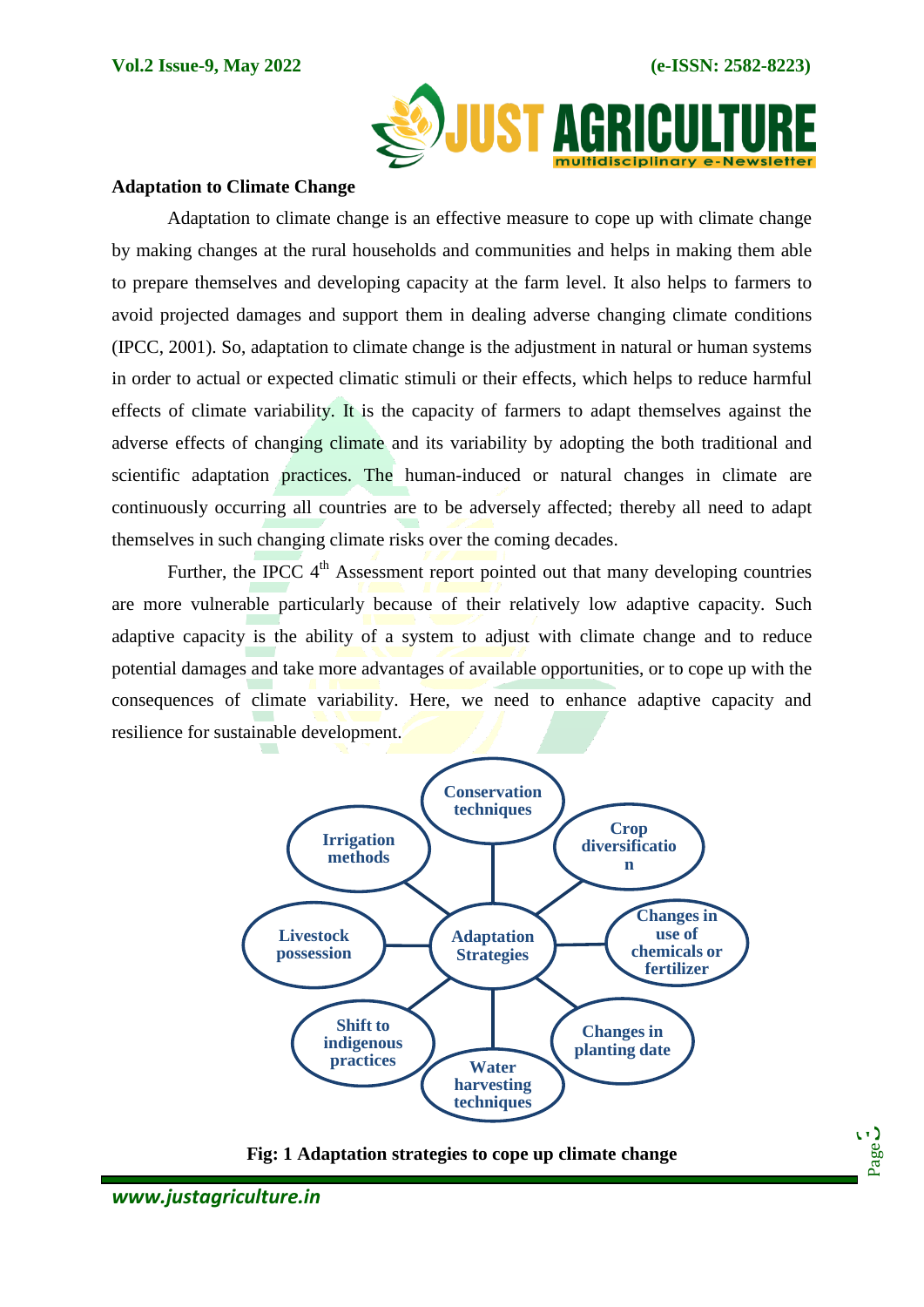

Due to prevailing factors such as extreme poverty, higher dependence on rainfall, inequitable or scattered land distribution, limited access to capital and improved technology, inadequate public infrastructure such as roads and transport facilities, limited access to weather forecasting and inadequate or untimely dissemination of research or extension, etc. in order to overcome these damages to the agricultural or allied sector, adaptation strategy is one of the successful defensive measure to cope up climate variability at rural or community level. An adaptation strategy is intended to inform and assist farmers to identify their potential alternatives at farm levels. There are some adaptation strategies to cope up climate change; some of them are mentioned here.

#### **Ways to ensure adaptation to cope up with climate change**

Adapting to climate change is the right measures to mitigate the negative effects of climate change by ensuring the appropriate adjustment and changes at the farm level. Agricultural production has been remaining the main income generating source to the most of rural communities. Adaptation in the agricultural sector is essential to protect the livelihoods to the small and marginal farmers and ensure food security as well as. Therefore, a better understanding of farmers' perceptions about climate change, their ongoing adaptation measures and accordingly, the decision-making process is pivotal to inform policies and promoting successful adaptation strategies for the agricultural sector.

However, despite having perceived changes in extreme temperature and rainfall patterns, still a large percentage of farmers did not make any adjustments to their farming practices to mitigate climate adverse effects. Based on various studies conducted by researchers they have found that the main factors not to adopt any adaptation practices by farmers are lack of knowledge, limited access to credit and lack of access to land, lack of information, lack of proper market linkages and limited expenditure in new heat tolerant varieties, access to crop insurance, access to extension services and information, so on.

Schlenker and Lobell (2010) suggested that farmers' awareness, expenditure in new heat-tolerant varieties, access to crop insurance, social awareness and protection programs are the some pivotal aspects to ensure the adaptation measures to climate change. Thus, policymakers must create an enabling platform to support such adaptation practices by ensuring access to information, credit and markets, etc. and need to make effective efforts to reach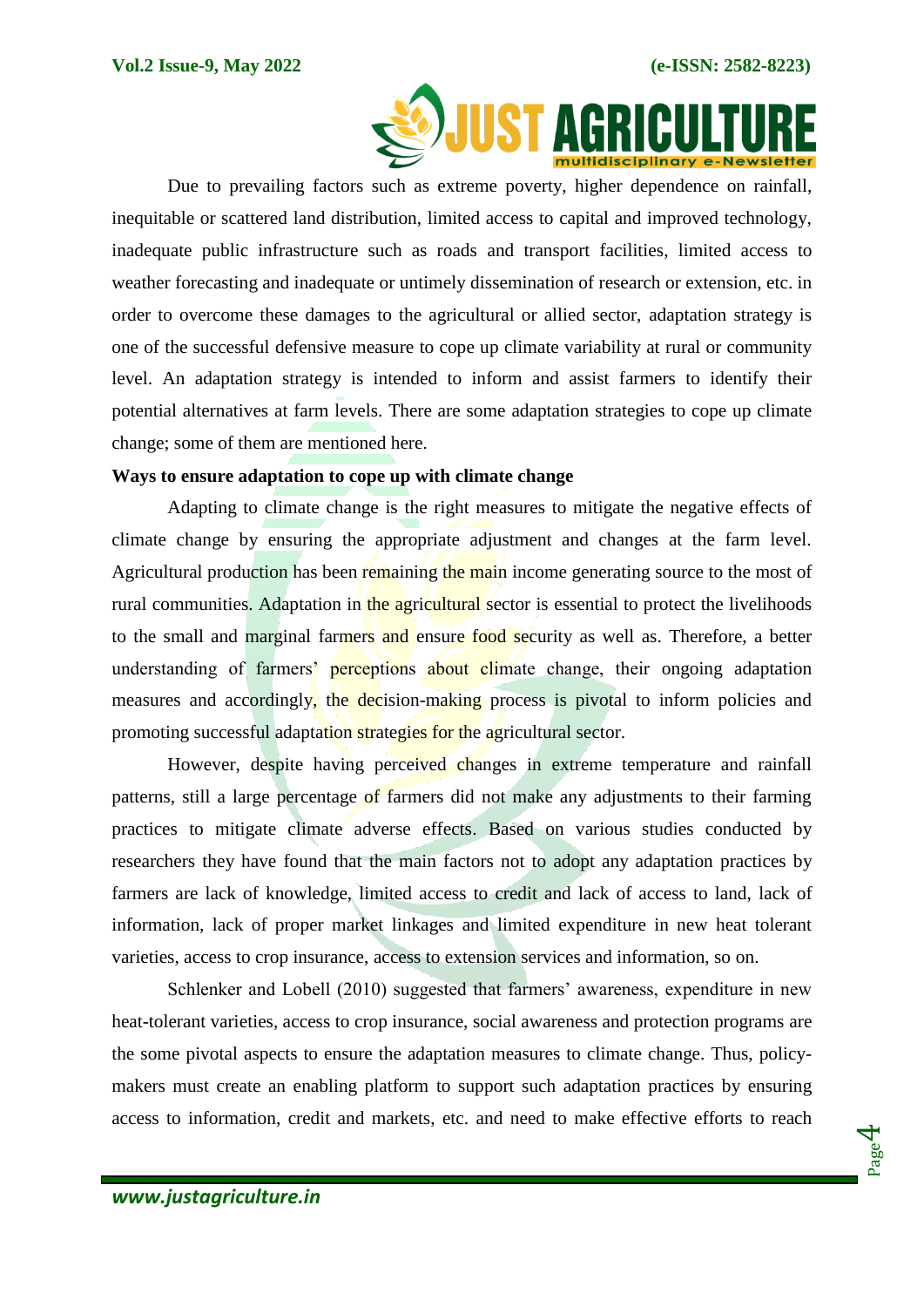

small and marginal farmers, with limited resources at farm level to mitigate the negative effects of climate change.

### **Role of extension services in ensuring adaptation to climate change**

As extension is the system which provides a single window platform to farmers, organizations and other market stakeholders to gain knowledge, get timely and accurate information and technologies and also facilitate a platform at the same time to interact with their partners engaged in research, education, agribusiness, and other relevant institutions. They assist them to develop their own technical, organizational and management skills and practices at local level, (FAO). The main responsibility of the extension agents is to disseminate approved best practices and innovations developed by scientists across the world to enhance farmer's adaptive capacity and building resilience to reduce the inimical effects of climate variability in order to increase their productivity and profitability and reducing poverty as well as. Agricultural extension services can help in establishing the linkages with various sources of farming inputs and credit facilities, providing timely and updated accurate information and most importantly, the transfer of technology and educational services in all aspects of agricultural activities to the targeted audience, those who are directly or indirectly dependent on agriculture or other allied sectors.

The rapid advancement in technology and climate change are the biggest challenges in agriculture, thereby farmers require more investment of capital in agriculture and human capacity development, improve or advance skills and knowledge for production and processing, access to markets and trade, organizing farmers producer groups and working with farmers towards sustainable natural resource management to sustain their farming. Thus, the role of agricultural extension does not only rely on the transfer of technology and enhancing farmer's productivity and profitability, but also extension agents need to work upon more in improvement of farmers' knowledge, capacity building, decision making ability, their managerial and technical skills through training, group discussion, facilitation and coaching, frontline demonstration etc. Agricultural extension has been the main conduit of addressing such challenges of farmers and to overcome rural poverty and food insecurity. Agricultural extension also supports in learning, assist farmers in problem-solving, decision making and getting farmers actively involved in the agricultural knowledge and information